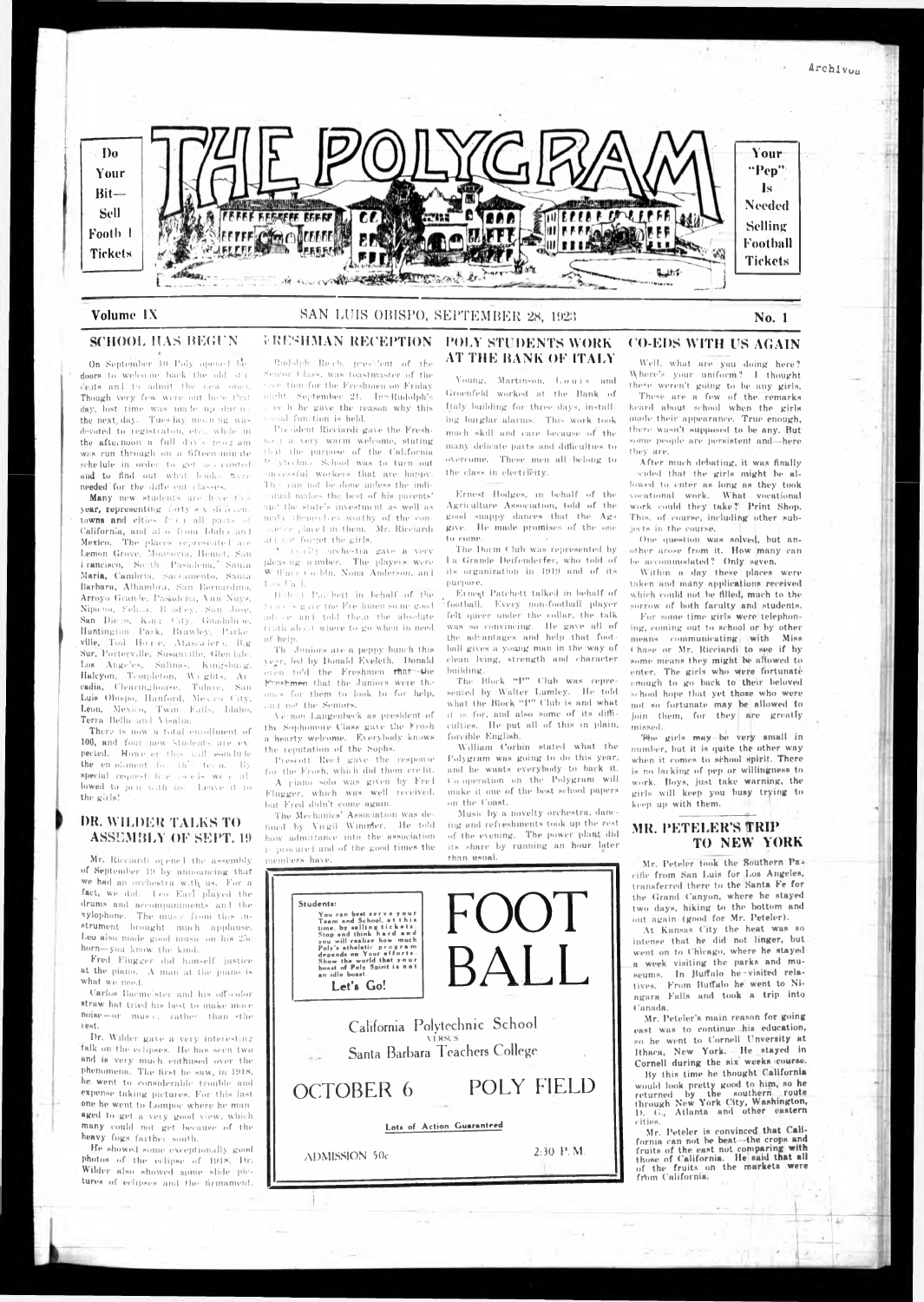**..; i**

*l.*

\*>

2

# THE POLYGRAM

M. Sinclair...........................................................Assistant Business Manager Belle Tomasini ............... ..............*..*. .ir. . . . .T7Tr. .T. .7TCtr<lttlation Manager Bulletin Bupplement. Entered at the Postoffice at San-Luis Oblapo, Cal., as second-class matter.<br>A bi-weekly publication issued by the students of the California Polytechnic School, San Luis<br>- Oblapo, California. Bubsorip

|                                       |  |  |  |  |  |  |  |  | <b>EDITORIAL STAFF</b> |  |  |  |  |  |  |                                     |  |  |
|---------------------------------------|--|--|--|--|--|--|--|--|------------------------|--|--|--|--|--|--|-------------------------------------|--|--|
|                                       |  |  |  |  |  |  |  |  |                        |  |  |  |  |  |  |                                     |  |  |
|                                       |  |  |  |  |  |  |  |  |                        |  |  |  |  |  |  |                                     |  |  |
|                                       |  |  |  |  |  |  |  |  |                        |  |  |  |  |  |  |                                     |  |  |
|                                       |  |  |  |  |  |  |  |  |                        |  |  |  |  |  |  |                                     |  |  |
|                                       |  |  |  |  |  |  |  |  |                        |  |  |  |  |  |  |                                     |  |  |
|                                       |  |  |  |  |  |  |  |  |                        |  |  |  |  |  |  | <b>BUSINESS STAFF AND RESIDENCE</b> |  |  |
| M Sinclair Assistant Business Manages |  |  |  |  |  |  |  |  |                        |  |  |  |  |  |  |                                     |  |  |

Printed by tha California Polytechnic School Print Shop.

### LET'S KEEP ALIVE!

This is the class who should boostthem and support them in every way. "School spirit" at Poly this year should be stronger than it ever was, for our sake and that of the school. As President Ricciardi says, "the people of California aro watching Poly and it is up to us to show them that we are worthy of consideration." The work that we do is a strong impression, but how about the pep that we show? Doesn't that go a long way I , Let the people know that Poly is still here and keep up the pep that this school is noted for.

This can be done by every student, whether you are the slowest fellow in school or the most faithful athlete. "Pep" Is the best medicine in the world for the former and is great encouragement to the latter. Keep things a-humming and you will enjoy school that much more. When we have our rallies, be there with the best of spirits and the same for all games.

School has begun and it's time for us to get down to work again, trying to learn something. Though that is the purpose of school, it would seem very tiresome if we didn't have some sport to balance our time. That is the intention of school athletics— to change your chain of thought for a while and to arouse enhuslasm. So, some of you fellows who rave about taking life easy, make use of your time and you will And that it is to your advantage.

The Sophomores of this year are a small organisation, but what they lack in numbers is made up in pep.

Dorothy Hoare: "You can't believe all you hear."

Bud Haas: "You look like four  $blts."$ 

Of course all of us aren't athletes, but we have as good a chance as any one to take part in the sports and in due time may surprise yourself by your ability to play a certain position in some game. On the other hand, some of us really haven't the time to devote to athletics. Row is this group going to show school spirit and the keen interest that is shown by the fellows who play football, etc., for the honor of the school ?

Your parents have confidence in you; the state has confidence in you; and we have confidence in you. We want you to measure up to that con-Adence and we are ready to give you all the help and all the encouragement you need and want.

A boy eighteen years old enrolled last November for training in the Print Shop. He had had some experience in a newspaper ufflec in a small city where he had been paid ten dollars a week. He was in school from November until June, when he returned to his "old job" at \$30 a week. There is no other school in the state where that boy could have enrolled in November and have been given the training which in seven months enabled him to return to his old employer at an increase of  $$20$  a week.

That is the kind of training which is given at Polytechnic in agriculture, mechanics and print.ng.

ployed at dairyman at \$150 a month and found.

So, fellows, lets "say it wiht pep" and show the people of California that we are alive, and gain that reputation which is a drawing card for any school.

#### SOPHOMORES MEET

Chats *with* Students

The Sophomore Class met Friday, the twenty-Arst, for the purpose of electing new officers.

Mr. Langenbeck was unanimously elected presdent.

Under what promises to be the brilliant leadership of Mr, Langenbeck the Sophomores have a very optimstic outlook for the coming year and hope to accomplish wonders.

Walter: "No but you can repeat it."

Diefe: "Sorry, Bud, but I can't let you have it this morning."

#### YOUR PARENTS' AND THE STATE'S BIG SUCCESS

Your parents are investing money in you every day that, you are here. The state is investing money in you. Both Investments are made for a big purpose— that big purpose is to train you to do certain things well, so well, in fact, that you will stand out as successful men.

> I'ry our Piamo Clam Chowder, Luncheon.<br>Tamales, Coffee with Cream, Hot Chocolate **MRS. MABEL MILLER** 740 IUGUERA HT.

We must work together and play together to accomplish the big purpose which the state and your parents want us to accomplish. We already hnve worked together and played together; and so we shall go on during the year, playing and working together, but always with that big purpose in mind--to give you the training you need to make you successful men, thereby enabling you to "make good" with your parents and with the state, measuring up to the best that is in you and to the confidence we have in you.

The kind of training given at Polytechnic is best brought out by two actual cases.

One of the students who was graduated from the agricultural department in June of this year is now em-

The graduates of Polytechnic are "making good" in the so-called nonprofessional walks of life. It was to give this training that the school wus established by the State Legislature twenty years ago.. It is the only state school which gives young people training for the walks of life which do not require university education, a training spoken of as non-professional training in contrast to the professional truining given by the University.

We want you to take advantage of the opportunities which you have here and then join the ranks of the graduates of Polytechnic who have "made good," thus fulAiling your parents' and the state's big purpose and Justifying the Investment in you.

and a strong strong product the strong product of the strong product of



**S T O P I NN**

*f*

**SANLUIS TAXI PHone S25 Phone** 859% Monterey, San Luis Obispo H. & D. Auto Top Shop 1010 Higuora St. Auto Tops, Cushions, General Repairs on Tops and Curtaina **A. F. Fitzgerald & Son | | THE** REAL ESTATE **»an i.u is** .jew elry t o. LOANS Now located at INSURANCE INVESTMENTS 865 Monterey St. **S TOP IN AT PIPER'S** Mission CANDY Shop Hest Candles, lee Cream, Sedas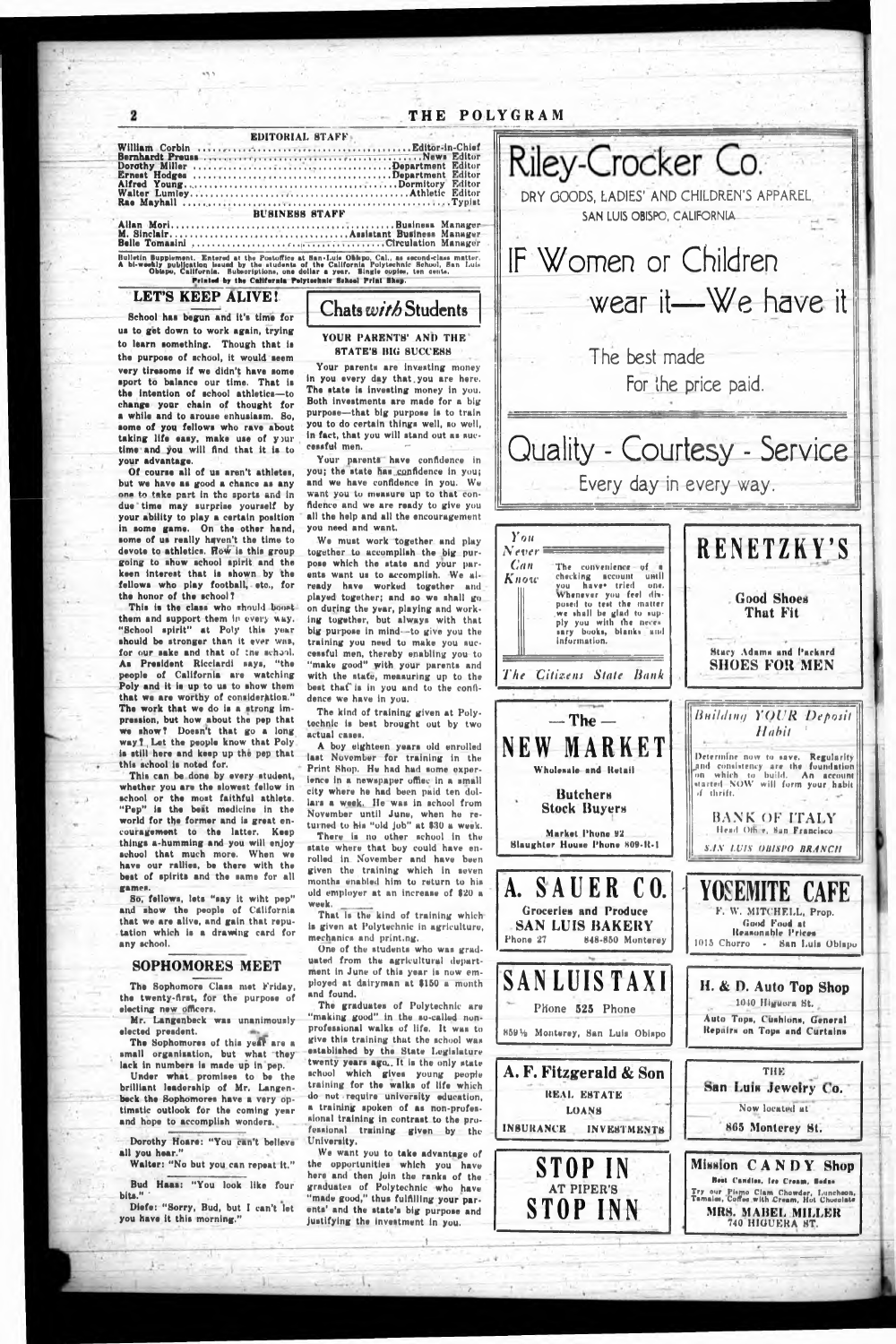

#### cafeteria today." "What's that ?"

way?

look.

"Wondered where the meat was."

Q. What's the difference between the death of a hair-dresser and that of a sculptor?

A. One curls up and dyes, and the other makes faces and busts.

English Teacher: "Walter, do you think you can handle the English language ?"

Walter: "Sir, my knowledge of the English language has always been my greatest naset."

Teacher: "Good! Take the dictionary downatairs."

Bill Tardiff: "We have a new artist! in school."

John Pfeiffer: "He draws flies."

 $+ - 1 - 1$ 

Last Tuesday night after supper a number of boxing bouts were staged by way of amusement, settling disputes and initiating the Freshmen. The principal event of the evening WHE B three-round bout between Bacmeaster and Schmidt, which ended in a draw. Other contests of the evening were: Harris vs. Langenbeck, Reed Va. Fredrickson, Baily va. Oldham, and Sinclair va. Alexander, all being judged draws. There was plenty of pep and skill displayed, and a number of bloody noses and black eyes were acquired, and one of the boys suffere! a broken nose.

it is interesting to note that the presidents of all four classes, the Ag and Mechanics Associations, and Block "P" Club are all dormitory residents.

PAUL SADA Lunch Counter Tables for Ladies 1127 Monterey Street San Luis Obispo 877 Monterey **Coast Tires** Nash Motor Cars LONG Gibson Bros. Garage PIANO **Auto Repairing a Specialty** COMPANY Phone-M4 1025 Menterey DR. H. A. GOWMAN Dr.Royl **\_OX** OPTOMETRIST PHYSICIAN and SURGEON JIIZ CHORRO STREET Sen Luis Obispo Phone 81-W